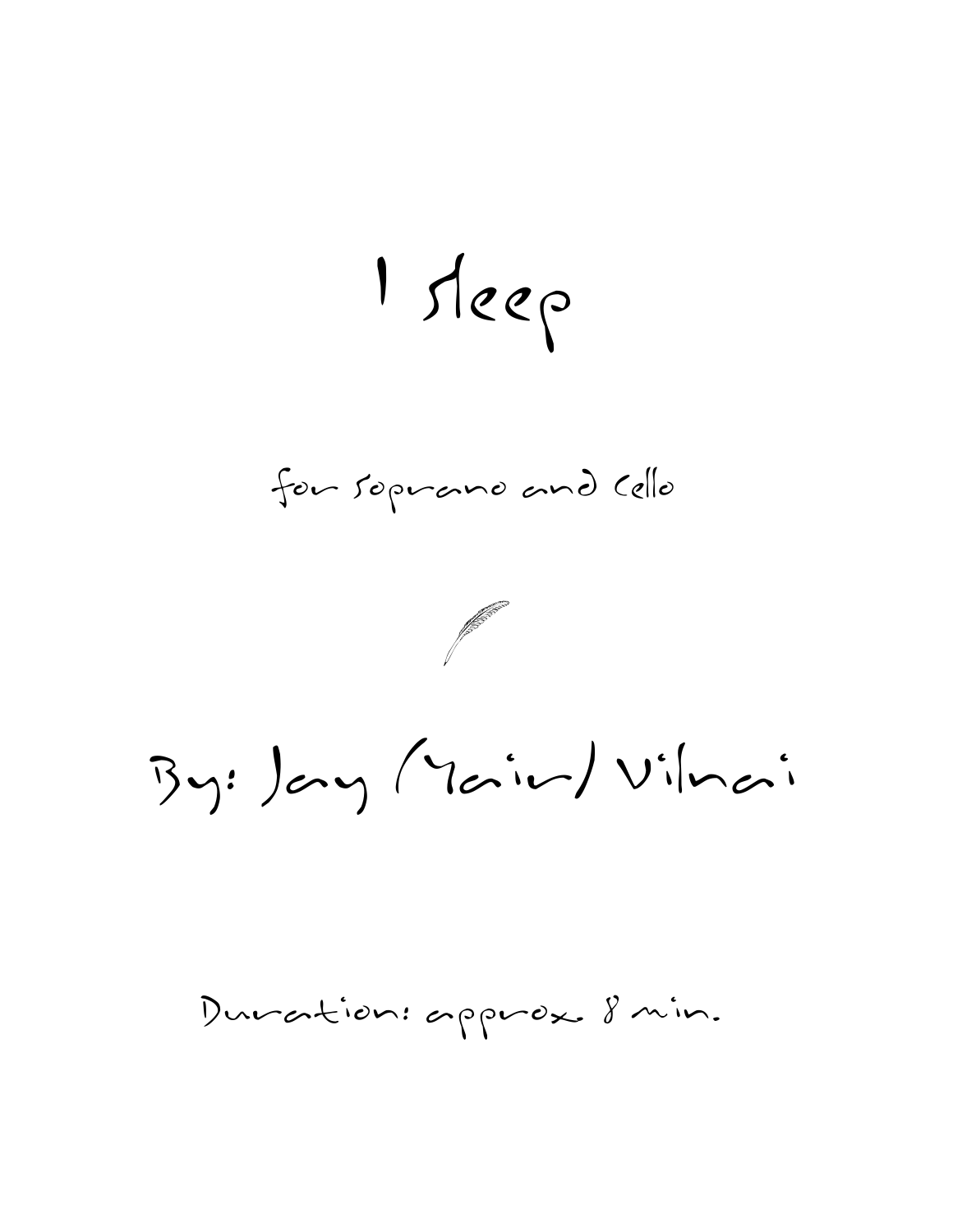## PERFORMANCE NOTES

| GENERAL      |                                                                                                                                                               |
|--------------|---------------------------------------------------------------------------------------------------------------------------------------------------------------|
|              | GLISSANDI are to be played so that the first note is left immediately after it is attacked, and the                                                           |
|              | glissando lasts evenly for the duration of the note.                                                                                                          |
|              | SHORT GLISSANDI. These inflections last for the duration of the note and cover anywhere                                                                       |
|              | between a step and a third.                                                                                                                                   |
| <b>CELLO</b> |                                                                                                                                                               |
|              | NATURAL HARMONICS are notated using a diamond notehead at the node. The sounding                                                                              |
|              | pitch is notated on the treble staff above. Altered accidentals $(\ddagger \ddagger \ddagger \ddagger \ddagger \ddagger \ddagger \ddagger)$ are used when the |
|              | node is a little higher or lower than the location of the note in equal temperament. They do not                                                              |
|              | indicate exact quarter tones. The exact distance from the equal temperament pitch varies from note                                                            |
|              | to note.                                                                                                                                                      |
|              | SLAP PIZZ. The x notehead denotes an attack with the right hand on the C string in a way that                                                                 |
|              | produces no pitch, but a percussive sound as the string strikes the fingerboard. Notes with an x                                                              |
|              | articulation denote an attack that includes pitch, as well as the sound of the string against the                                                             |
|              | fingerboard.                                                                                                                                                  |
|              | BEHIND BRIDGE (always Col Legno) To be played on the strings indicated by the position of the                                                                 |
|              | notehead between the bridge and the tail-piece. The sound should be percussive, but somewhat                                                                  |
|              | resonant.                                                                                                                                                     |
| PIZZ.        | LEFT-HAND PIZZ. Either the left-hand attacks an open string or the indicated notes are played                                                                 |
|              | without right hand attack, with the the sound produced by a vigorous pounding of the string with                                                              |
|              | the left hand (using hammer-ons and pull-offs)                                                                                                                |
| <b>VOICE</b> |                                                                                                                                                               |
| sh           | The 'sh' syllable is produced with a constant air stream while rapid closing of the throat create                                                             |
|              | interruptions in the sound. The number of noteheads is not meant to indicate the exact number of                                                              |
|              | attacks.                                                                                                                                                      |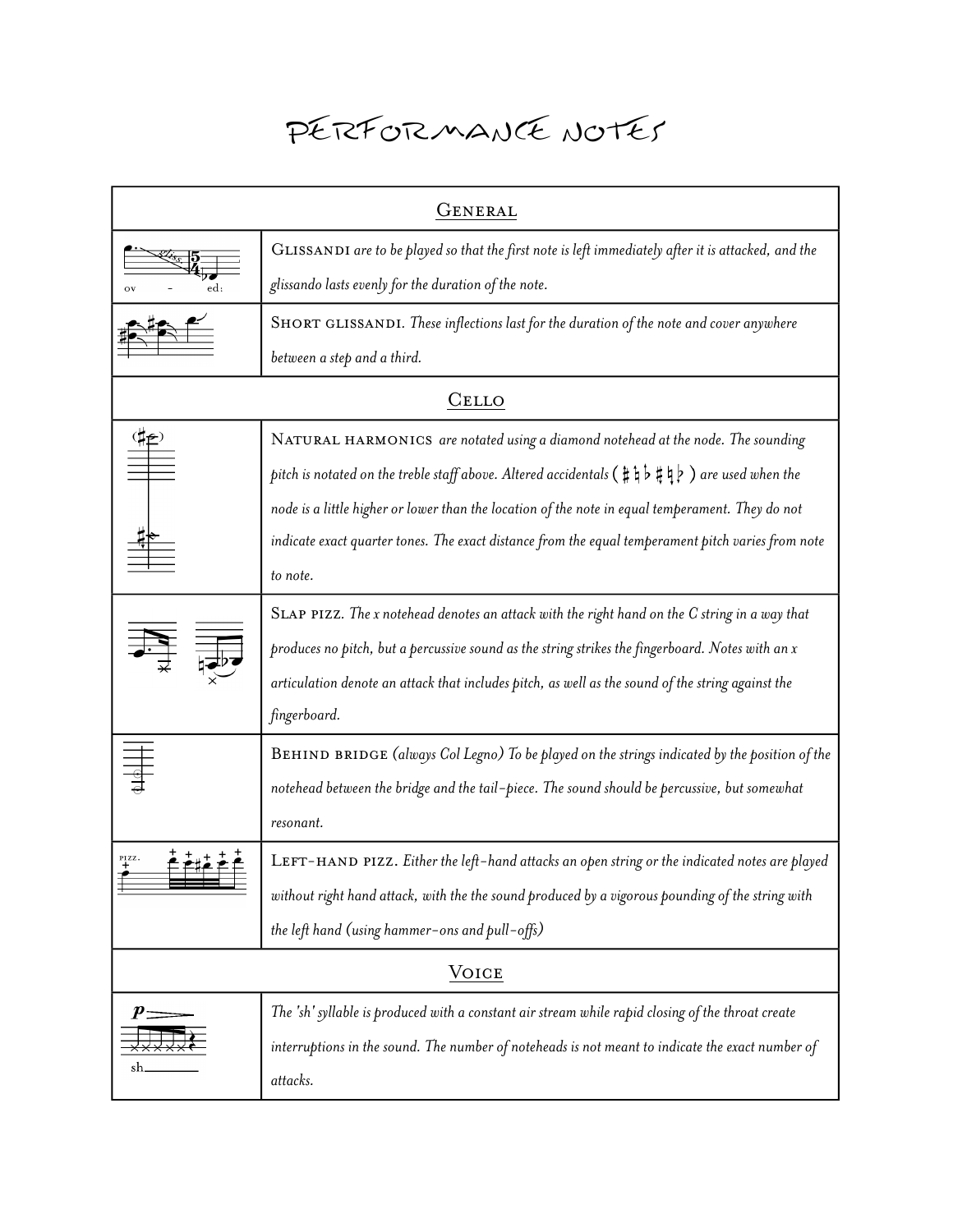I sleep, but my heart wakes: it is the voice of my beloved that knocks saying, Open to me, my sister, my love,my dove, my undefiled: for my head is filled with dew,and my locks with the drops of the night. I have put off my coat how shall I put it on? I have washed my feet how shall I defile them? My beloved put his hand in by the hole of the door, and my bowels stirred for him.

I rose up to open to my beloved;and my hands dripped with myrrh, sweet smelling myrrh,upon the handles of the lock.

I opened to my beloved;but my beloved had withdrawn himself, and was gone: my soul failed when he spake: I sought him, but I could not find him; I called him, but he gave me no answer.

I charge you, O daughters of Jerusalem,if ye find my beloved, that ye tell him, that I am sick of love

-Song of song,  $5, 2-8$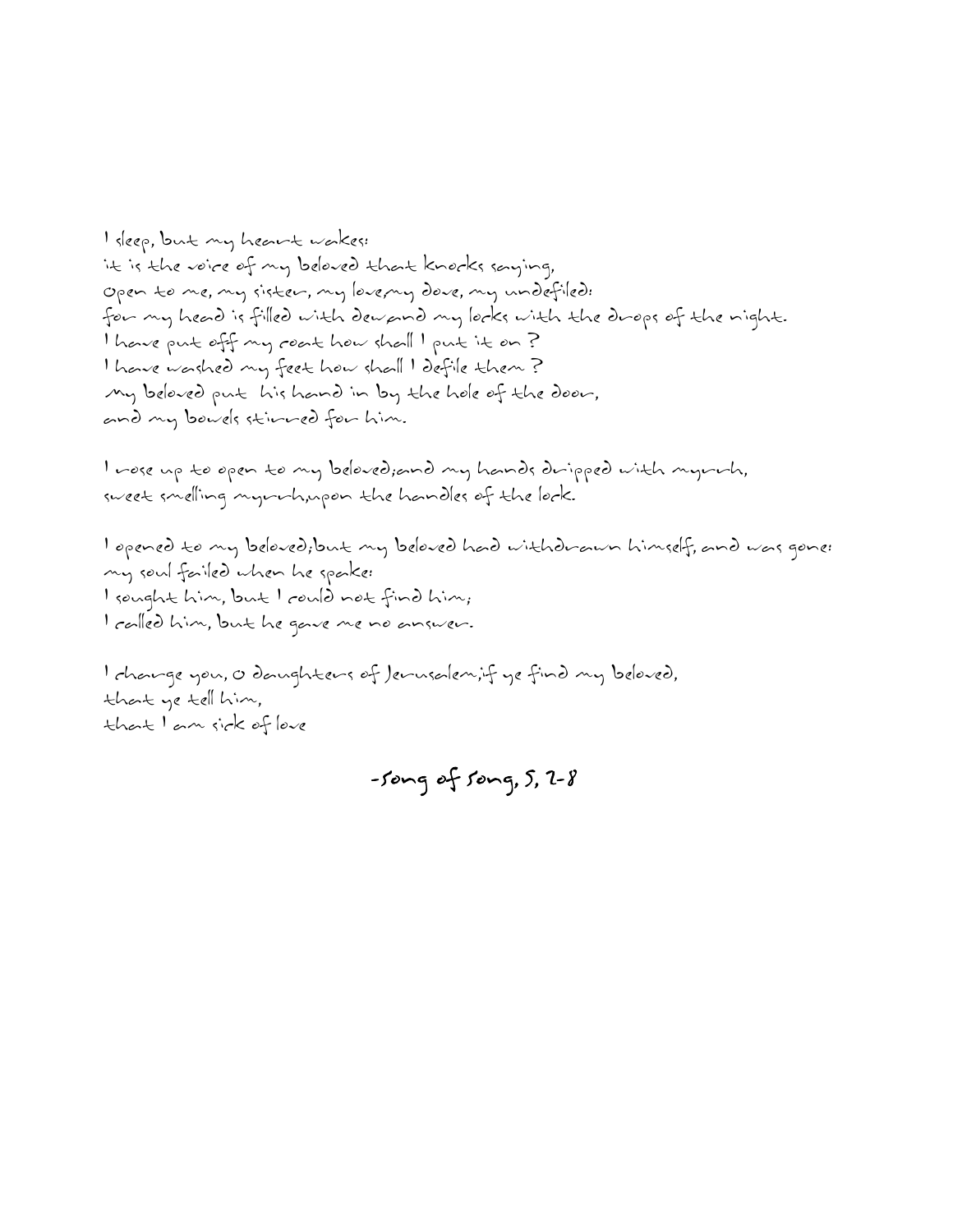1 sleep

 $V^{\prime}$ lnai





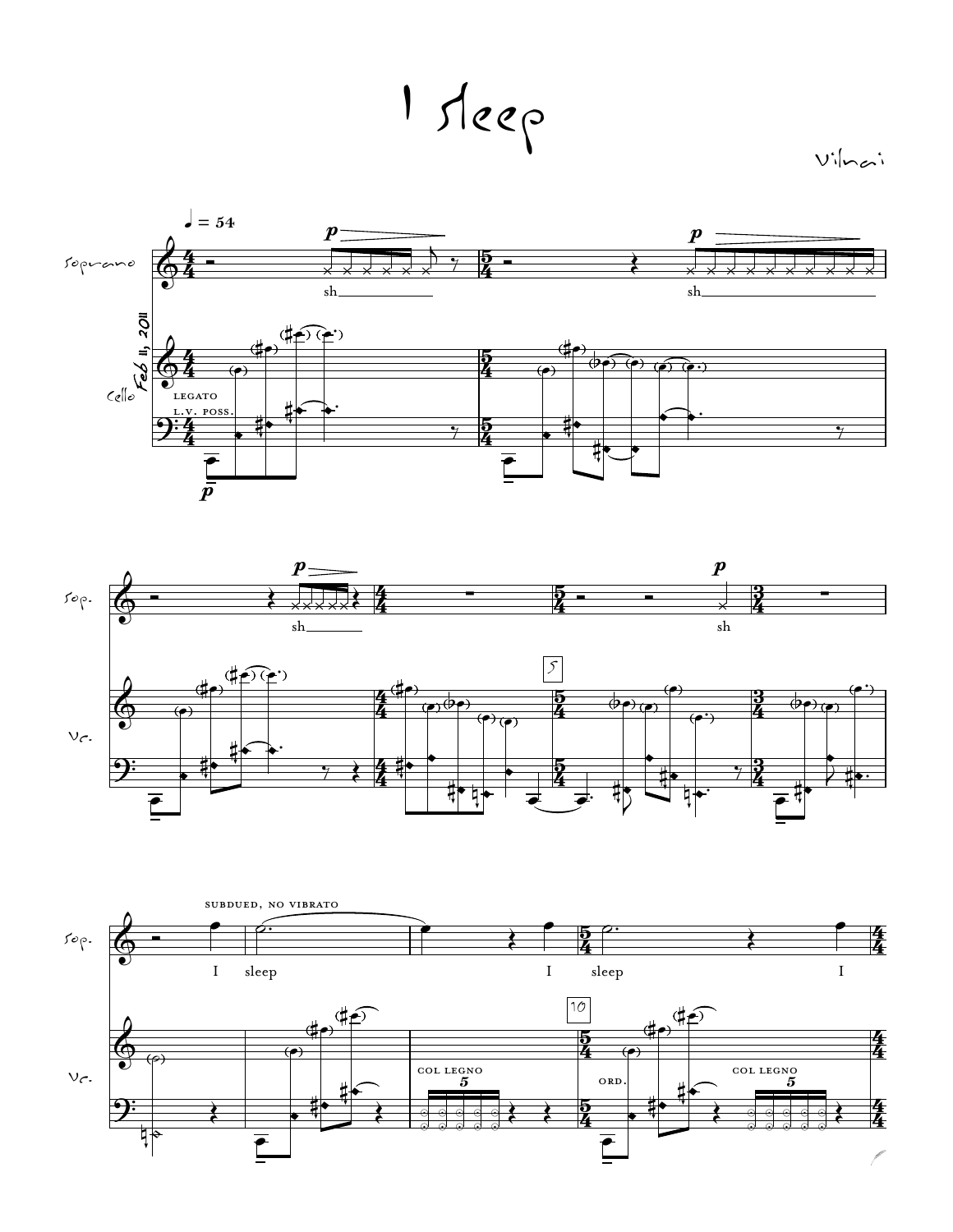





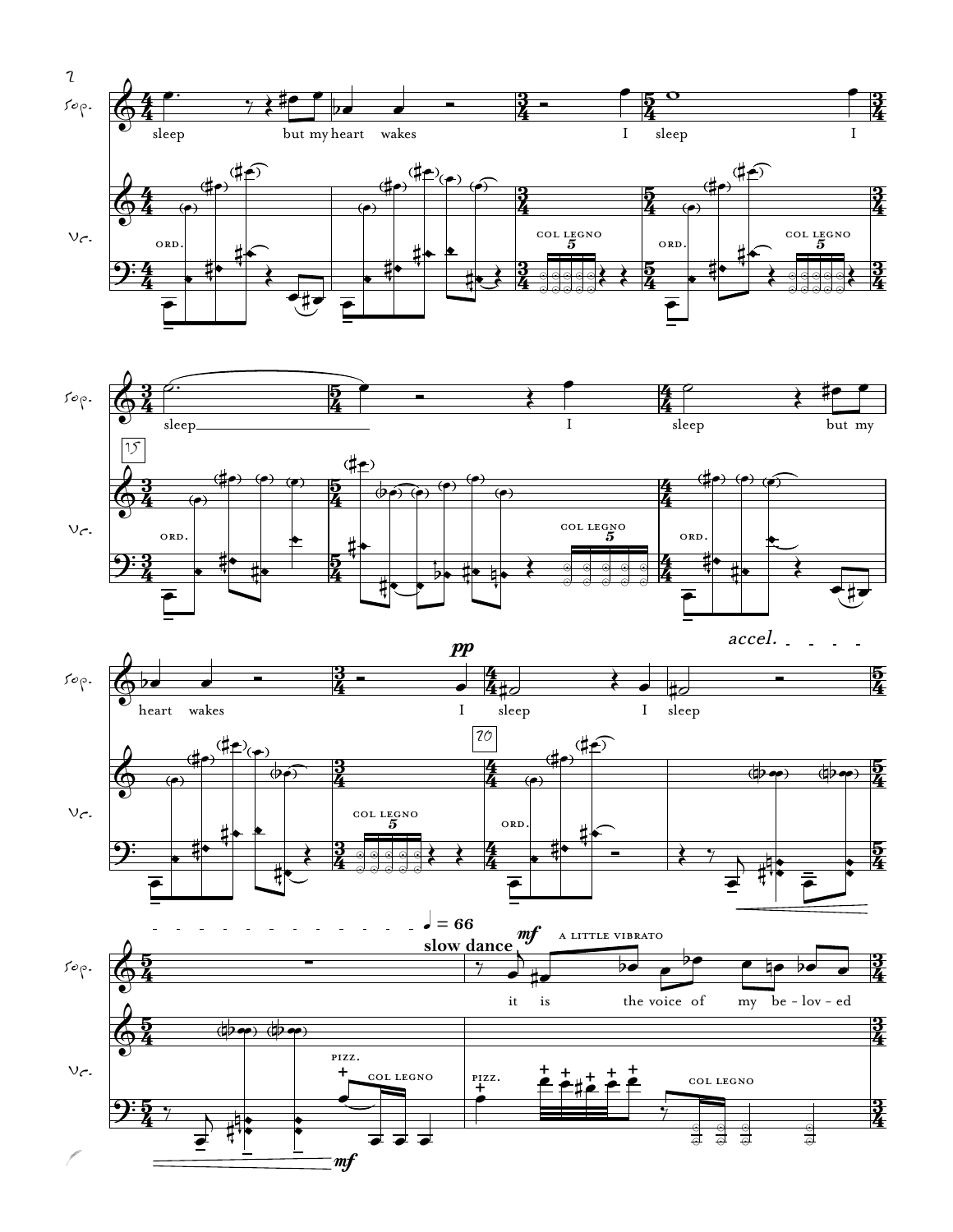







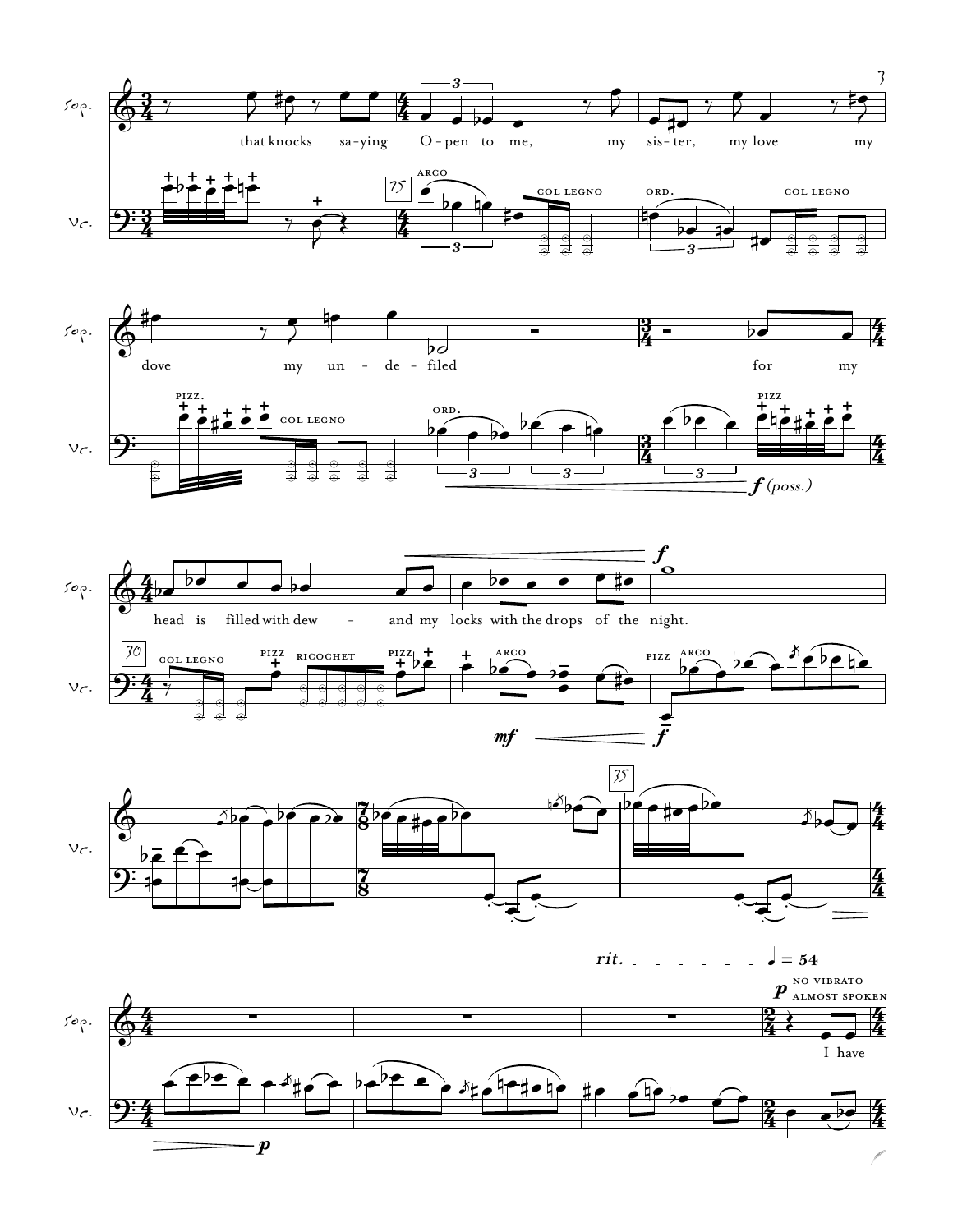







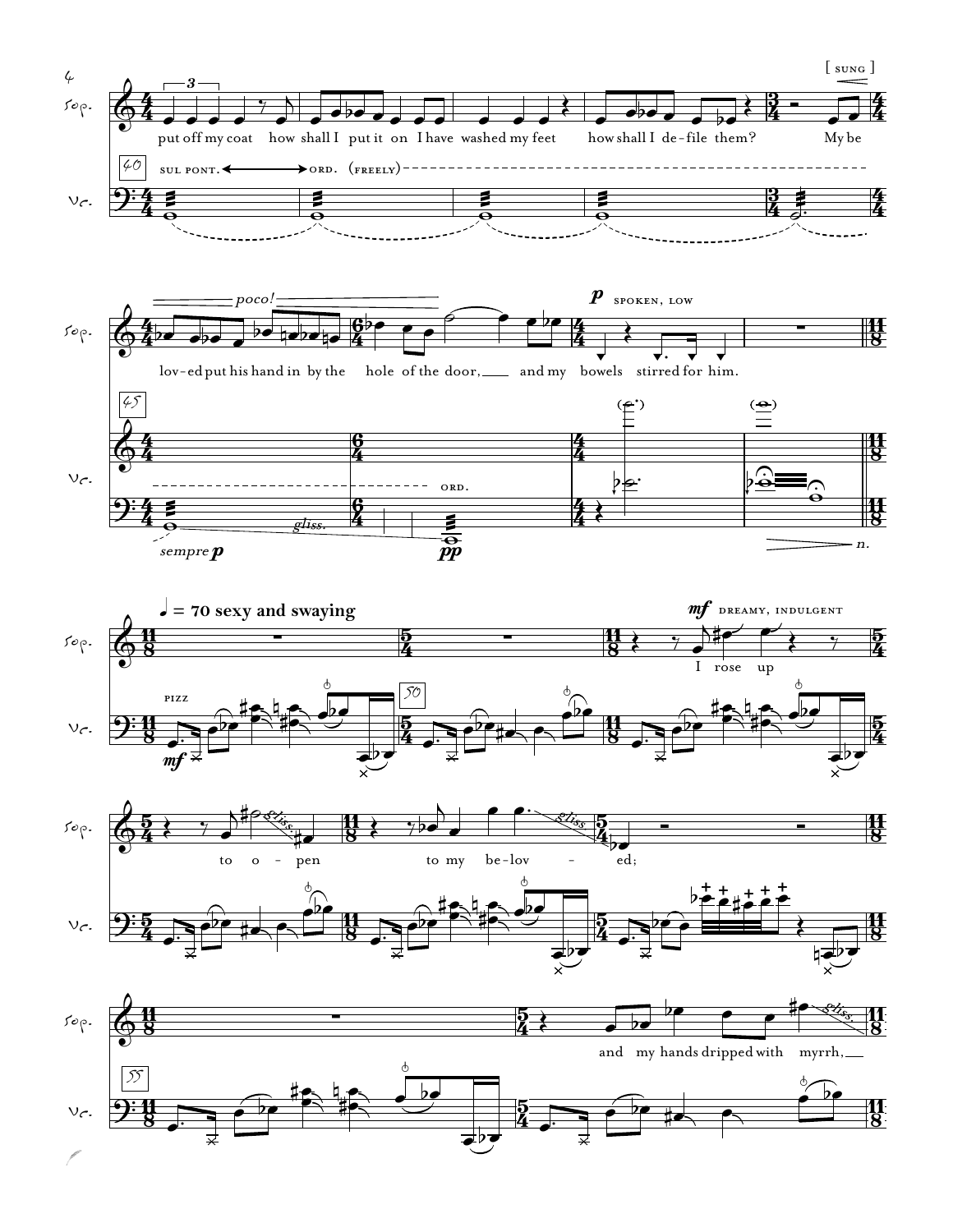